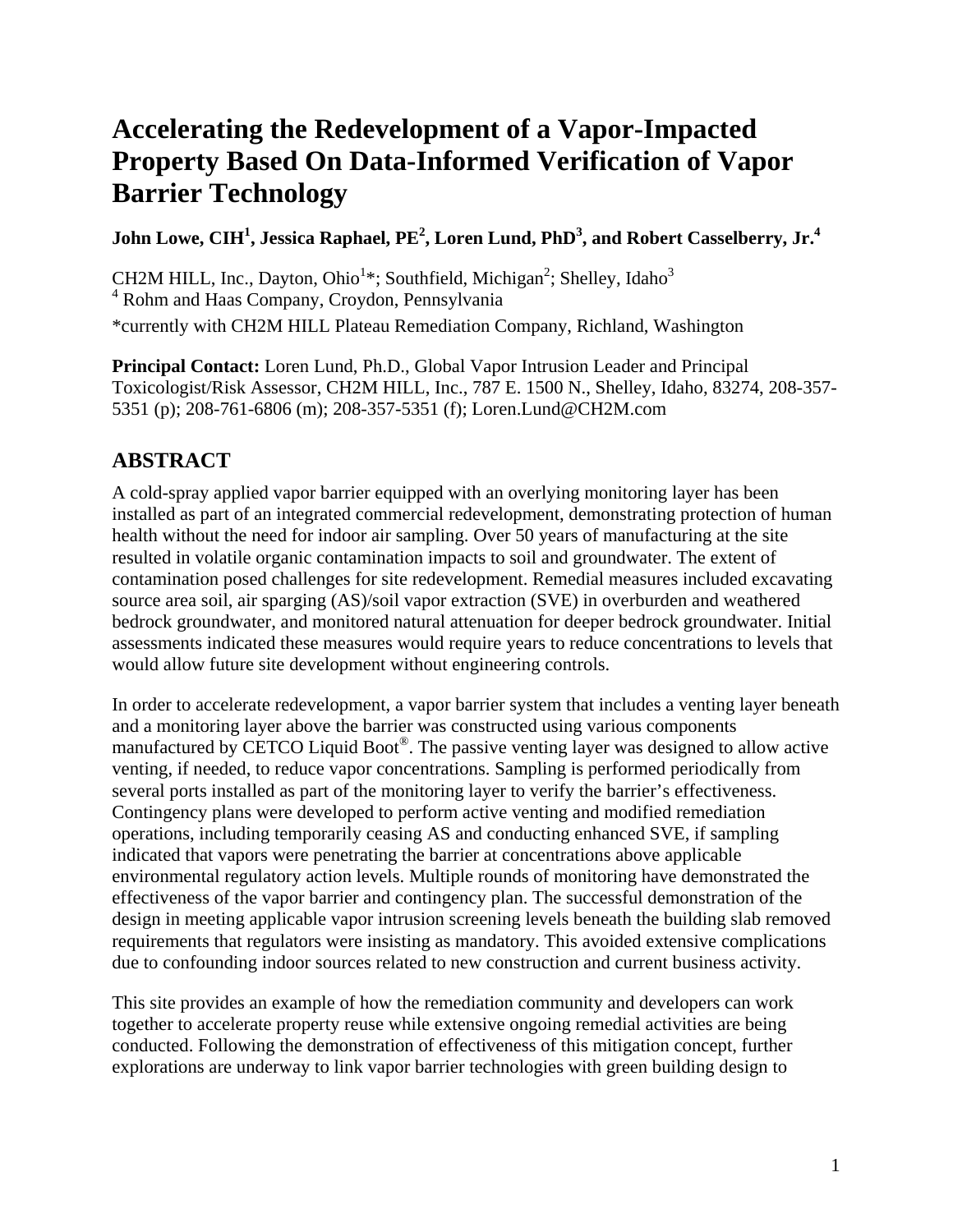redevelop brownfields in a sustainable manner while minimizing the energy expenditures and emissions associated with remedial action.

## **INTRODUCTION**

Vapor intrusion<sup>[1](#page-1-0)</sup> emerged in the 1990s to become one of the most important problems involved with investigating and cleaning up sites with chemical contamination in soil and groundwater. Thousands of sites across the United States have been affected by volatile organic compounds (VOCs) and there is an increasing concern that these VOCs may be intruding into overlying occupied buildings (for example, residences, schools, daycare centers, commercial/industrial buildings). As a result, hundreds of these vapor intrusion sites have been investigated.

Vapor intrusion potentially is a significant hurdle to redeveloping brownfield properties. Prior to approving redevelopment plans, regulatory agencies place a high burden of proof on the responsible parties that vapor intrusion will not pose significant health risks, a requirement that triggers costly and time-consuming investigations.

Regulatory agencies recognize engineering controls on building systems as a mitigation measure for vapor intrusion pathways; however, these controls are sometimes not viewed as permanent measures for reducing vapor intrusion risks. Given the historical mindset of cleanup programs, remediation of soil and groundwater often is viewed as the final measures for controlling vapor intrusion as opposed to engineering controls. A regulatory bias against vapor-resistant construction as a remedial measure for controlling vapor intrusion potentially delays redevelopment decisions at these sites.

The following is a case study of applying vapor barriers to support redevelopment of a VOCimpacted brownfield site in New Jersey. This case study focuses on the sampling and abatement procedures intended to provide assurance that implementation and monitoring of an engineered vapor barrier system protected human health following new occupancy of the site.

### **Site Background**

 $\overline{a}$ 

The redevelopment site was a chemical manufacturing facility from the mid-1940s through the early 2000s. Following the end of manufacturing operations, an extensive decommissioning and demolition effort was completed by January 2003.

Historical source areas and the extent of VOC contamination related to former production activities were identified from manufacturing operational information, soil and groundwater sampling, and visual observations. The primary constituents of concern (COCs) at the site are benzene, ethylbenzene, toluene, and xylenes (BTEX); chlorinated benzenes; and acetone. The shallow vadose zone to a depth of approximately 10 feet was highly impacted with aromatic VOCs. Deeper soils were impacted with a "smear zone" created by fluctuations in the water table. Contamination levels in shallow overburden groundwater are higher than state groundwater quality criteria throughout the site, with light nonaqueous phase liquid (LNAPL)

<span id="page-1-0"></span> $1$  Vapor intrusion is the migration of volatile constituents from the subsurface (soil or groundwater) into overlying buildings. Vapor intrusion of subsurface constituents can produce concentrations of volatile organic compounds (VOCs) in indoor air. Inhalation of VOCs in indoor air might produce increased health risks.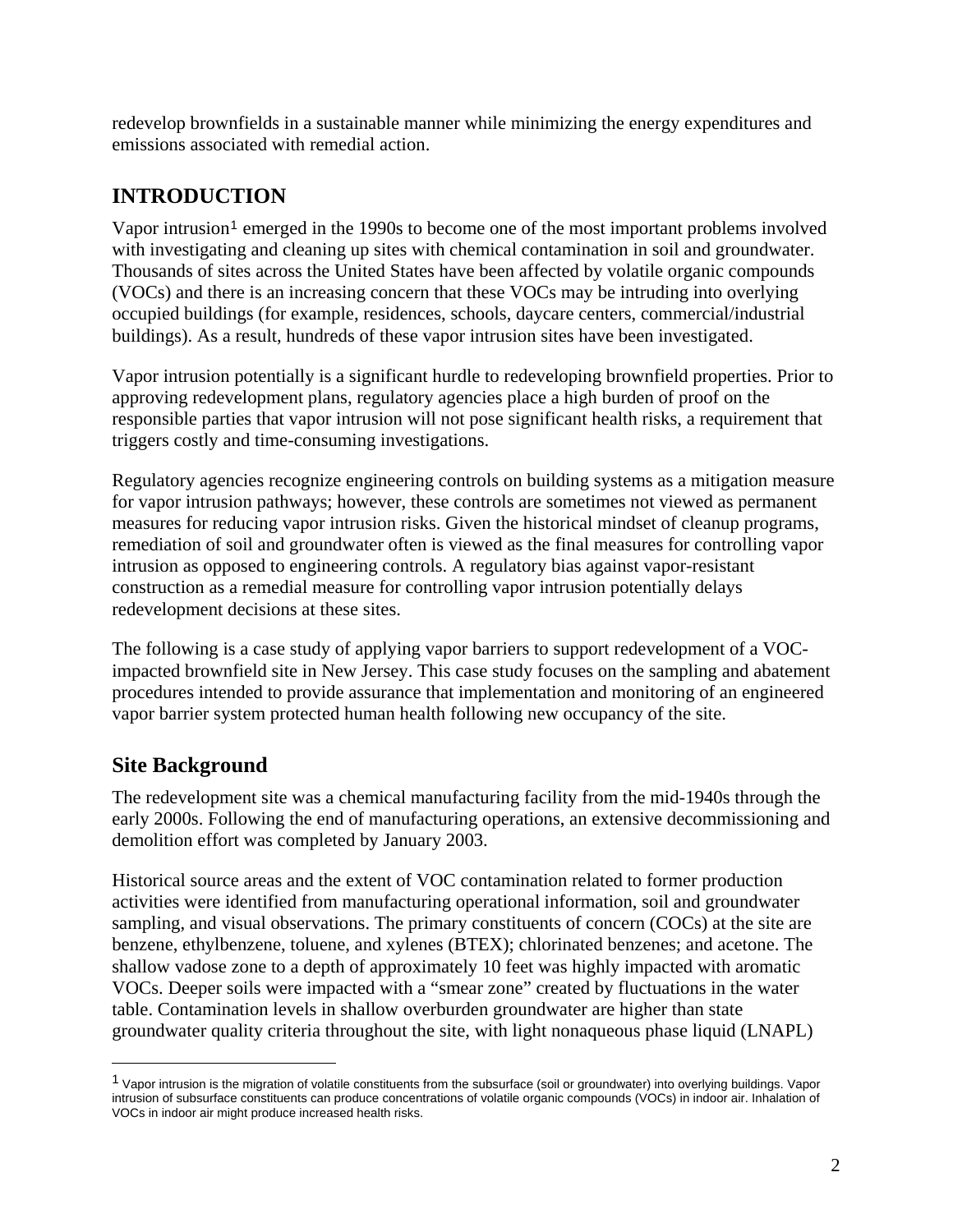contamination present in portions of shallow groundwater. Contamination was present in deep overburden groundwater and bedrock, but is not discussed further since constituents in deep groundwater generally are not considered a factor in vapor intrusion (NJDEP, 2005; Rivett, 1995).

Investigation and remedial action supported redevelopment, with a focus on commercial, retail, and warehousing use. Redevelopment of the site was part of an overall strategy to achieve economic revitalization, improve traffic circulation, and upgrade infrastructure, such as the local municipal sewer system. The proposed remediation and redevelopment activities for the site were consistent with the community's overall master plan. Soil and groundwater cleanup goals were established as the most stringent guidelines available at the time from the New Jersey Department of Environmental Protection (NJDEP), specifically the impact to groundwater and soil cleanup criteria and groundwater quality criteria standards.

The selected remedial approach for the site included excavating impacted shallow source area soils, implementing institutional/engineering controls to limit exposure, operating an air sparging (AS)/soil vapor extraction (SVE) system for overburden groundwater, and incorporating monitored natural attenuation for bedrock groundwater. Several contingency remedies were assessed and were deemed feasible using the AS/SVE infrastructure, including enhanced bioremediation.

Remedial action decisions were made for the site in 2004, prior to the publication of state guidance and criteria for the vapor intrusion pathway. Vapor mitigation options, however, were incorporated into the remedial approach because of the following:

- Redevelopment plans included constructing a large commercial building over a significant portion of the site.
- The concentrations present in groundwater were at levels that could pose a concern for the vapor intrusion pathway (that is, 110 milligrams per liter [mg/L] xylene in groundwater).
- The selected remedy for the site was AS, which promotes volatilization of COCs and pressurization in the treatment area.
- The state agency would not issue the documentation needed to begin redevelopment (that is, remediation in progress waiver) without completing a vapor intrusion monitoring and mitigation plan.

### **ENGINEERED VAPOR BARRIER SYSTEM ALTERNATIVES**

Although not published at the time, the Interstate Technology Regulatory Council (ITRC) guidance entitled *Vapor Intrusion Pathway: A Practical Guideline* provides a summary of various building control remedies for existing and new construction that were considered at the time the vapor barrier system was being evaluated for this case study (ITRC, 2007). Following are a few highlights of the vapor barrier system approaches considered for this new construction site: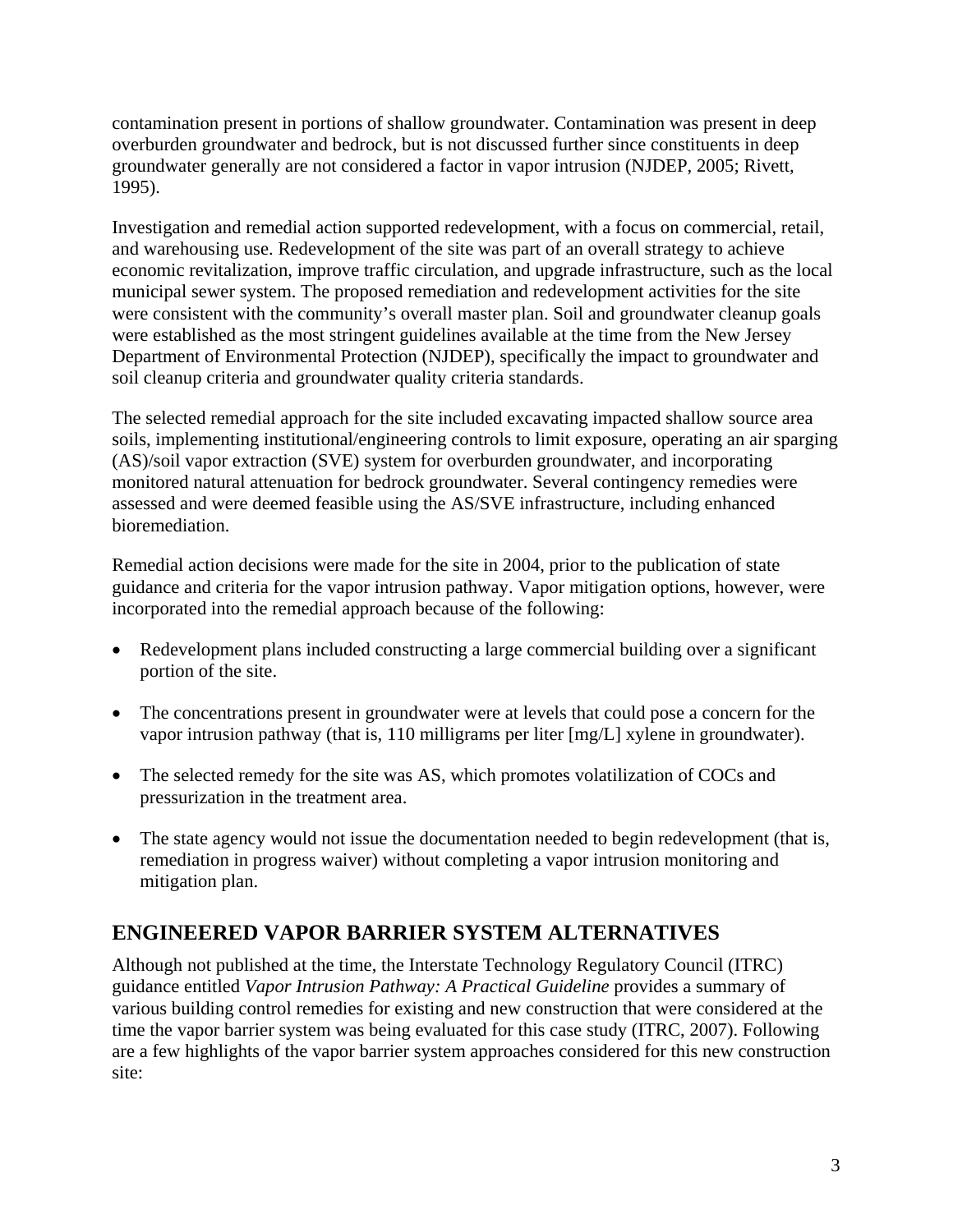- 1. An engineered vapor barrier that acts as a physical barrier (for example, synthetic sheeting) between the building floor slab and contaminated soil. This physical barrier prevents (or significantly retards) the migration of vapors from soil into the building through typical migration pathways such as cracks and penetrations through the building floor slab.
- 2. An engineered vapor barrier coupled with a passive venting system, where pipe vents or high-permeability ventilation layers are present beneath the vapor barrier, extend vertically upward, and vent to the atmosphere above the building roof. The combination of barometric pressure changes in the atmosphere and low-cost devices installed on the pipe vents, such as a wind turbine, increases the likelihood that a vapor gradient between the subslab and the atmosphere/indoor air is maintained. The primary purpose of the pipe vents and/or constructed ventilation layer is to limit the accumulation of gases below the vapor barrier. It also is designed to allow for a minimal negative pressure beneath the vapor barrier system, such that if a failure occurs in the gas barrier, there is no significant increase in risk to occupants in the building.
- 3. An engineered vapor barrier coupled with an active venting system that restricts the subsurface migration of gases by using mechanical means to alter and maintain pressure gradients and redirect subsurface gas flow. Major system components generally include gas extraction wells and piping, vacuum blowers, and gas/vapor treatment or reuse systems.

The selected approach for this new construction site was to design a vapor barrier with a passive venting system that can be converted to active if monitoring results indicated it was necessary. The decision was based on the magnitude of groundwater concentrations and the desire to implement a sustainable vapor barrier system that would be flexible enough to provide protectiveness during operation of the AS system.

## **REMEDIATION AND VAPOR MITIGATION ACTIVITIES**

In addition to the AS/SVE remediation system installed to remediate contaminated media, a vapor barrier and passive vent system were designed and installed beneath occupied buildings as a precautionary measure to prevent VOCs from migrating through the building floor to indoor air during site remediation. As stated, the passive vent system could be converted to an active vent system, if needed.

### **Description of Remediation System**

The AS/SVE system was installed following completion of excavation activities. The AS/SVE system is designed to reduce COC concentrations through volatilization and enhanced aerobic biodegradation in vadose zone soil, shallow overburden groundwater, and deep overburden groundwater located at the overburden/ bedrock interface. Because the remediation mechanism chosen to be most cost-effective for this site was AS, which can enhance vapor intrusion risks, the AS/SVE system was designed to capture injected air and create a net subsurface vacuum within the treatment area. In areas of active operations, this created a pressure gradient toward the SVE wells and promoted collection of entrained air from the vadose zone soil, thereby minimizing the potential for vapor intrusion caused by the presence of elevated concentrations of VOCs in groundwater beneath the building and operation of the AS component of the system.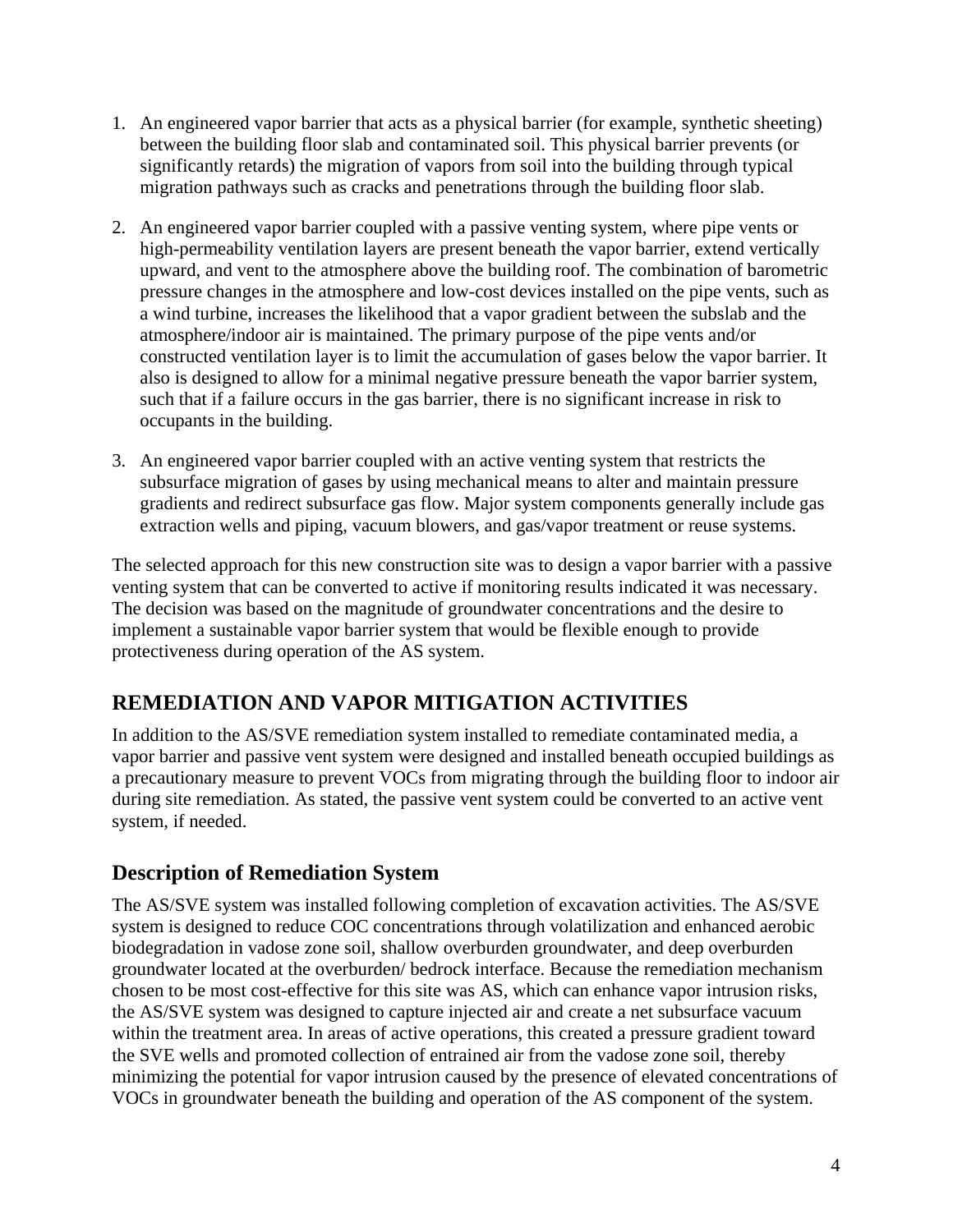#### **Description of the Selected Vapor Barrier System**

A review of engineered vapor barrier systems was performed to identify a system effective for mitigating COC vapor intrusion at the site. Several vapor barrier system manufacturers were screened, and CETCO Liquid Boot, was chosen based on their (1) innovative technology; (2) experience with implementing this technology at similar sites; and 3) experience within New Jersey.

The chosen product uses a monolithic membrane material that is cold-spray applied to a specified thickness (for example, 80 mils) before the construction of the building floor slab on top of the membrane barrier. This particular membrane system is seamless, provides excellent sealing around penetrations, and typically can be applied and cured in less than 1 week (CETCO Liquid Boot, 2008).

### **Initial Testing of Vapor Barrier Effectiveness**

To prove the effectiveness of its material, an independent testing firm was retained to conduct a series of analytical tests on several 80-mil-thick specimens of these membrane materials. Testing was performed based on standard American Society for Testing and Materials (ASTM) methods and procedures. Tests included determining water and gas permeabilities of specified vapors, elongation, bond seam strength, and weight change of each specimen when exposed to eight different constituents including benzene, xylene, hexane, gasoline, toluene, ethylene, perchloroethylene, and sodium sulfate (LBI, 2000). In addition, the laboratory tested for the permeability and weight change of trichloroethylene (TCE), vinyl chloride, mercury, acetic acid, and sulfuric acid. Overall, the results indicated that the performance of the vapor barrier material was not compromised under the conditions tested. Since the primary site-related COCs evaluated as part of these tests included xylene, benzene, and toluene and site-specific soil gas concentrations were estimated to be much lower than the concentrations tested, it was concluded that the monolithic membrane material would be an effective vapor barrier for use at the site. Since this type of testing does not address any installation issues such as flaws, cracks, holes, gaps or seams, additional smoke testing of the installed barrier was conducted during construction. Any cracks that were observed during the smoke testing activities were sealed and the area was retested.

### **Vapor Barrier Design**

The vapor barrier designed for this site was a layered system that consists of a venting layer, the barrier layer, and a monitoring layer installed beneath the 6-inch-thick concrete floor slab that formed the floor of the proposed building. The venting layer consists of materials and piping for a passive vent system that could be converted to an active system. The vapor barrier was placed on top of the venting layer. The monitoring layer is positioned between the vapor barrier and the building foundation to allow for long-term evaluations of the integrity and effectiveness of the barrier and venting system without having to sample indoor air. A cross-section of the vapor barrier and monitoring system is presented in Figure 1.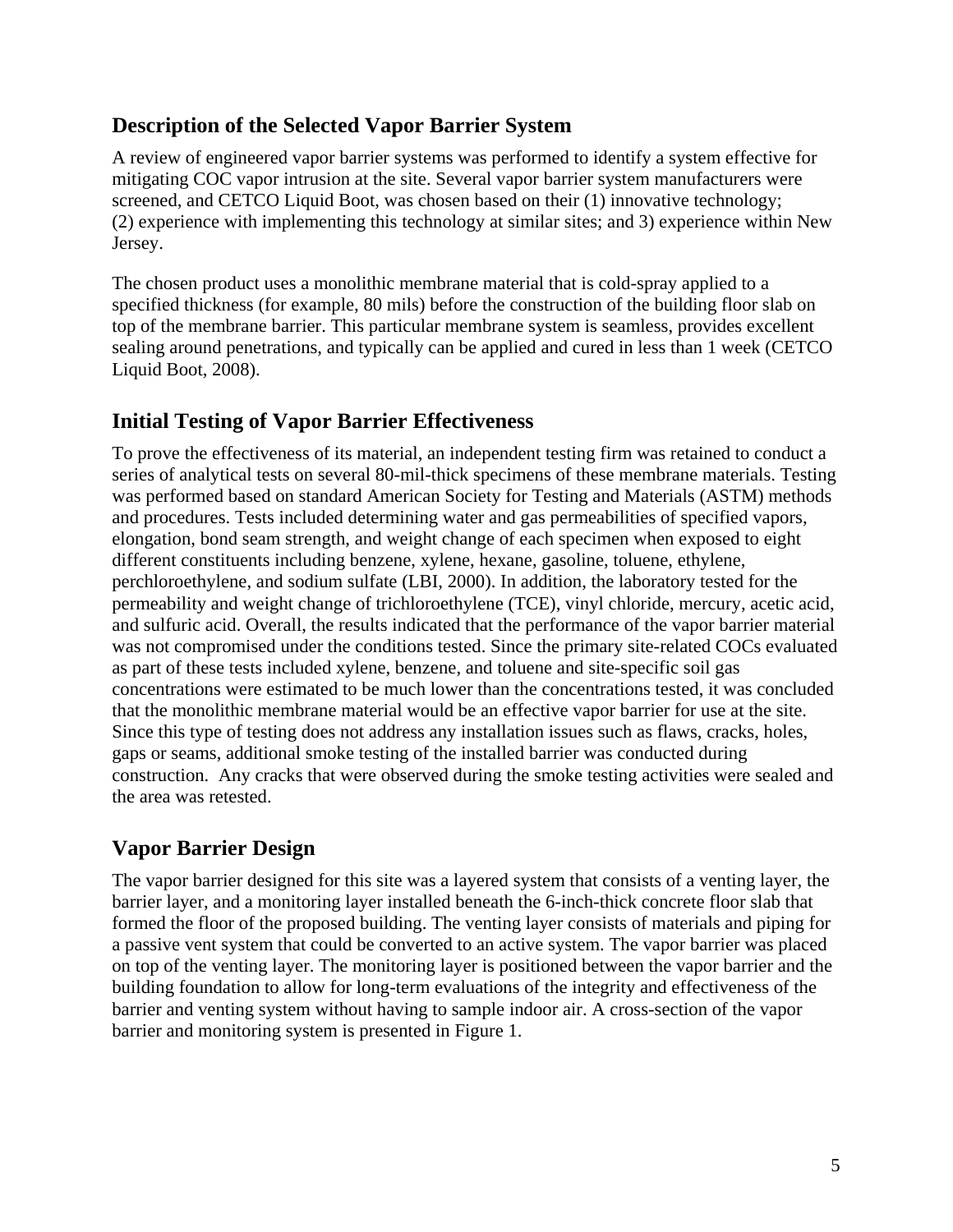Figure 1: Vapor Barrier System Illustration



The vapor barrier consisted of a geotextile, cold-spray applied material, and a protective course consisting of an additional geotextile. The geotextile was placed over the gravel layer, followed by spray-on application of the monolithic membrane layer and application of the protective course geotextile. The cold-spray applied material was smoke tested to ensure the membrane was impermeable prior to installing the protective course.

### **ABATEMENT AND MONITORING PLAN**

At the request of NJDEP, a vapor barrier monitoring and abatement plan was prepared. The state had asked that a formal document be developed that includes procedures for detecting, monitoring, and abating potential vapor intrusion into the proposed buildings.

Soil vapor samples were collected from three passive vents and analyzed using U.S. Environmental Protection Agency (USEPA) Method TO-15, according to guidelines in NJDEP's (2005; updated in 2007) vapor intrusion guidance document. Initial sampling was conducted to establish baseline conditions during the first week following vapor barrier construction activities and prior to occupancy of the retail building. Following the baseline sampling activities, monthly samples were planned to be collected and analyzed from the worst-case location. Results from baseline and monthly monitoring activities were compared to the NJDEP soil gas screening levels (SGSLs). If detected concentrations remained below the NJDEP SGSLs, sampling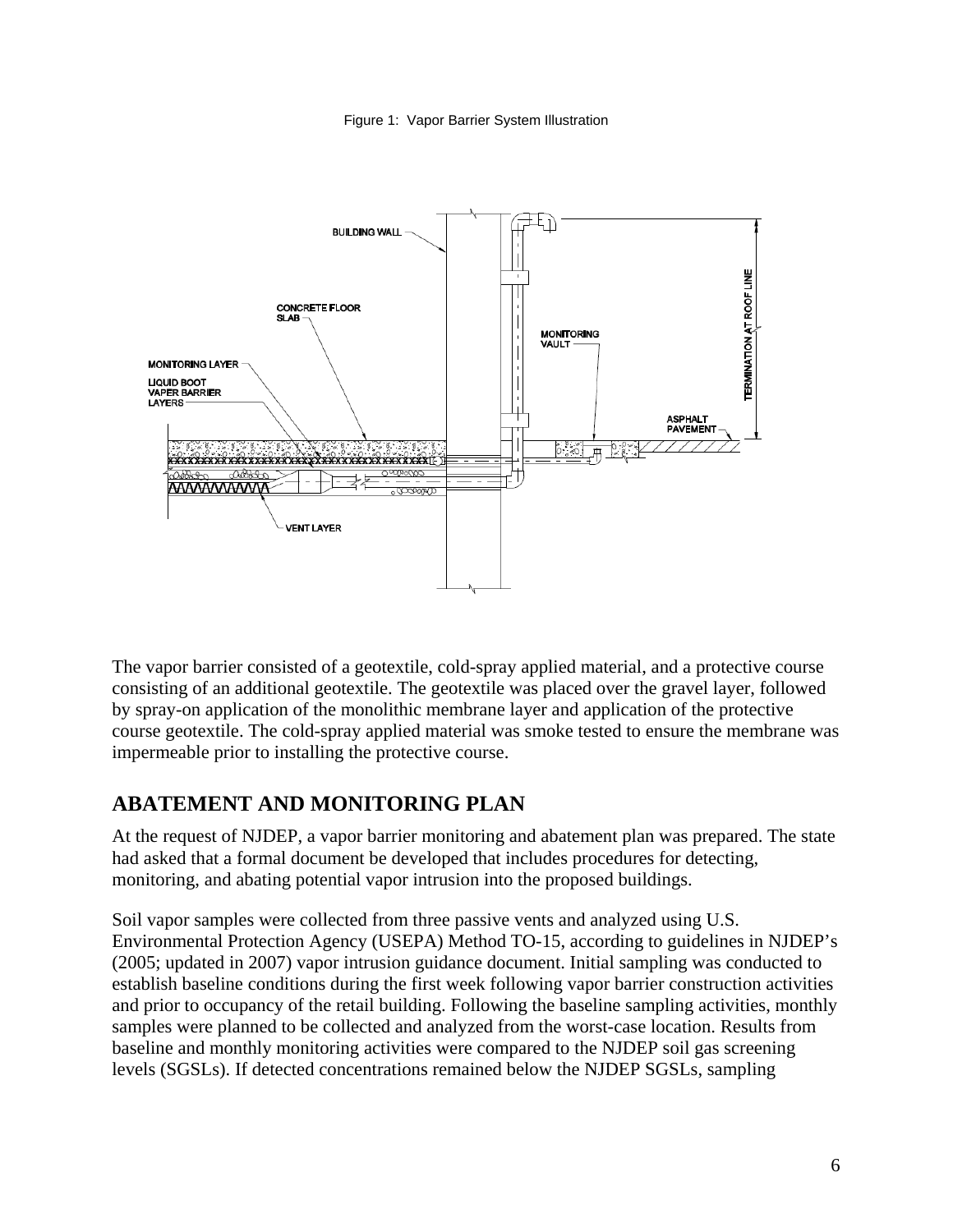frequency was decreased to quarterly, then semiannually and continued by implementing active remediation efforts (for example, operating the AS/SVE system).

If at any time during monitoring operations, VOCs exceeded NJDEP SGSLs, then one round of confirmatory samples would be collected immediately (for example, within 1 week of receipt of final analytical results from the laboratory) from each of the three passive vent locations, and the AS component of the remediation system would be shut down pending receipt of results. The SVE system would remain operational during this time to reduce the possibility of further migration of VOCs across the vapor barrier. NJDEP would be notified immediately if the confirmation results exceeded SGSLs, and abatement procedures would be implemented.

The abatement procedures used in cases where soil gas concentrations were not reduced to below SGSLs included converting the passive vent system to an active system to further mitigate the elevated vapor concentrations, continued operation of the SVE system to maintain a negative pressure gradient between the indoor air and subslab, and more frequent sampling from the monitoring layer. If after active system adjustments are implemented and the results of weekly measurements are not below SGSLs, a vapor intrusion pathway investigation would be implemented to identify the source of the elevated soil gas concentrations and an alternative means to mitigate the situation before returning the AS/SVE system to normal operations. In addition and as a protective measure, a monitoring and maintenance program would be implemented to identify and seal cracks or openings in the building's concrete floor.

#### **Soil Vapor Monitoring**

In 2007, monitoring from the vapor layer was initially conducted, and initial subslab vapor results were above the NJDEP SGSLs for some compounds. Therefore, purging of the monitoring layer was conducted to remove construction-related residuals, and the vapor barrier venting layer was converted from passive to active using existing AS/SVE treatment system components. Subslab vapor results following implementation of these abatement measures showed a rapidly declining trend in concentrations with time. Subslab soil vapor monitoring results using xylene as the primary site indicator COC are shown on Figure 2.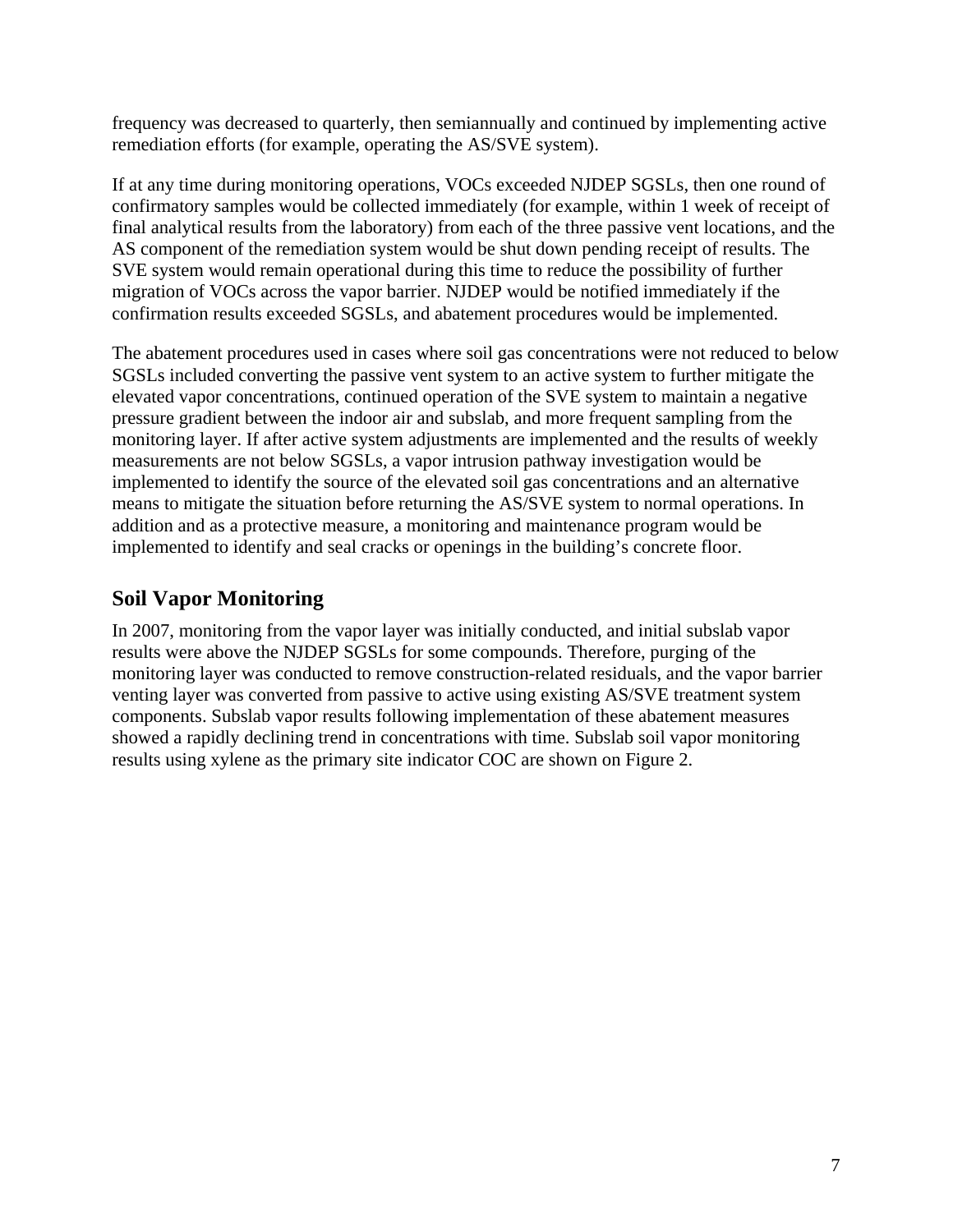

#### **Indoor Air Monitoring Issues**

Indoor air sampling for VOCs likely would not be useful in evaluating the effectiveness of the engineered vapor barrier system because of confounding factors. It is well known that materials used in constructing buildings can emit significant levels of VOCs (USEPA, 2008). Building materials that are known emission sources for xylenes, the primary COC, include carpeting, paint, vinyl flooring, and adhesives (Dols et al., 1995; Hodgson et al., 2002). It would be difficult to distinguish between indoor or subslab sources of COCs detected in indoor samples, and it would not be possible to remove emissions sources to reduce indoor concentrations since building materials represent these sources. The monitoring layer was installed beneath the building to allow for direct and long-term measurements of VOC concentrations to verify performance of the vapor barrier. The design allows this to be done in a manner which does not interfere with the normal operations of the business or its customers. The vapor barrier system ensures receptors within the building are protected from vapor intrusion concerns. In addition, abatement procedures would be implemented if elevated detections were encountered in the monitoring layer beneath the building and is a more conservative plan of action, since elevated detections beneath the building would not necessarily indicate that indoor air is impacted above criteria levels.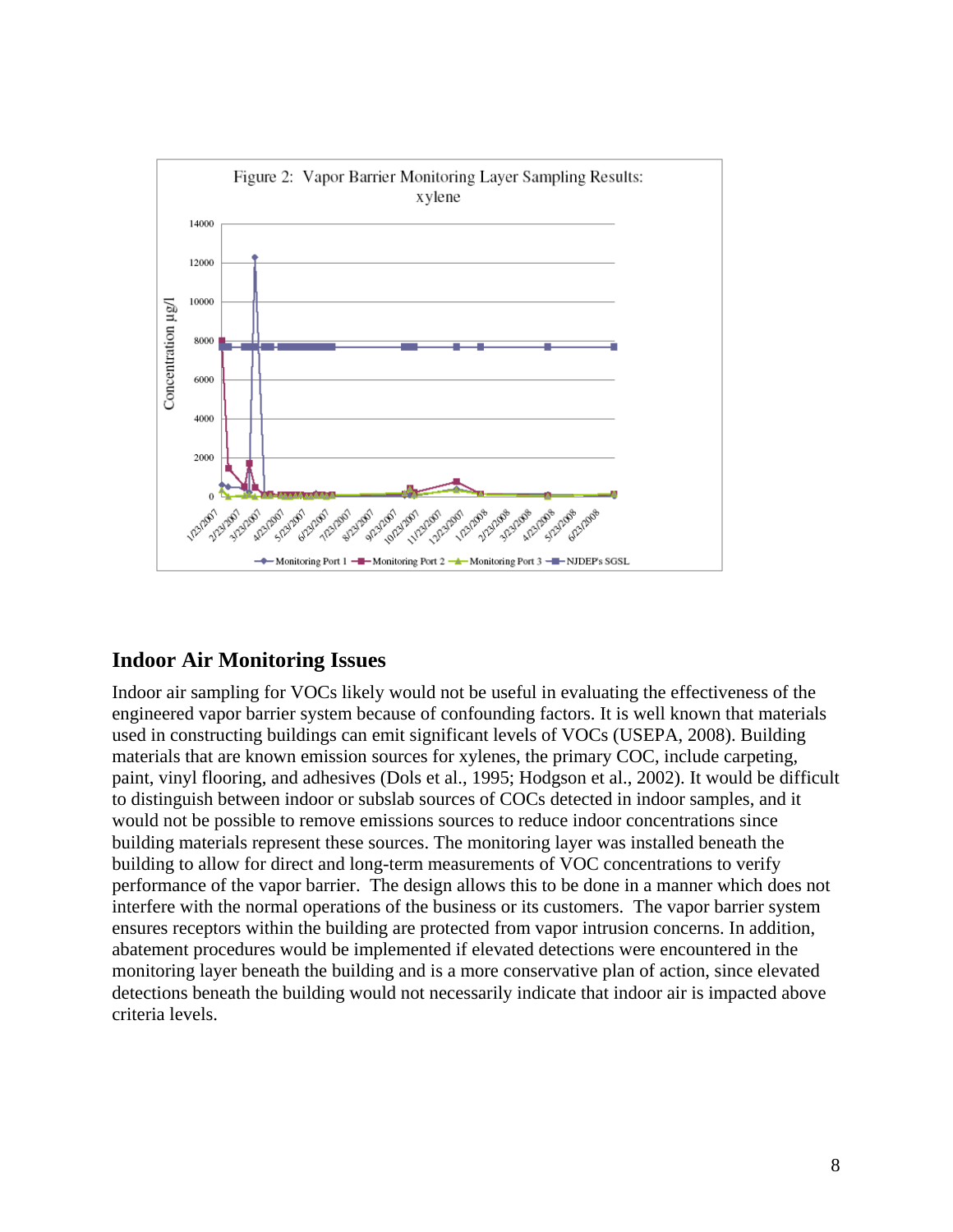A review of some key elements within NJDEP's vapor intrusion and indoor air sampling guidance as it relates to indoor air sampling is summarized below:

- The guidance allows for remedy implementation in preference to further sampling to address the vapor intrusion pathway if SGSLs are exceeded.
- Subslab soil gas results will provide empirical data essential in properly evaluating risk to human receptors within the structures.
- Background contributions create multiple difficulties when conducting indoor air sampling.
- The collection of indoor air samples should be avoided in situations when indoor COC concentrations are expected to be elevated based on the nature of the commercial, industrial, or retail operation. Subslab soil gas samples are recommended where possible in lieu of indoor air samples. If subslab results are in excess of SGSLs, an institutional control may be required.

Although the NJDEP vapor intrusion guidance document was issued after building commissioning for this site, it was determined that the monitoring and abatement program is compliant with the guidance since conservative engineering measures are implemented if SGSLs were to be exceeded. Interpretation of indoor air results is complicated because of potential background indoor air sources and likely would not provide additional information to evaluate the vapor intrusion pathway and the effectiveness of the barrier. In addition, indoor air sampling is not necessary provided engineering measures are implemented that can maintain SGSLs below criteria levels.

### **DISCUSSION**

State and federal regulatory agencies, affected stakeholders, and consultants have made a concerted effort to better understand vapor intrusion pathways, their associated risks, and the steps needed to minimize and control those risks (ITRC, 2007). The control of vapor intrusion falls under the regulatory framework for cleaning up hazardous waste sites, including Comprehensive Environmental Response, Compensation, and Liability Act (CERCLA; that is, "Superfund"), Resource Conservation and Recovery Act (RCRA) corrective action, and corresponding state cleanup programs. The methods for controlling vapor intrusion fall into three categories: (1) remediation of soil and groundwater with the methods used historically in cleanup programs; (2) engineering controls on buildings, including subslab depressurization systems typically used for radon mitigation and vapor barriers; and (3) institutional controls (ITRC, 2007). Regulatory guidance documents routinely state that the final remedy for vapor intrusion involves cleanup of contaminated soil or groundwater since vapor intrusion falls within the cleanup programs and engineering controls ("building-side solutions") are not typically viewed as permanent solutions.

Regulatory program requirements to clean up affected soil or groundwater have the unintended consequence of creating barriers for many potential solutions to vapor intrusion problems. Final remedies that use technologies designed to reduce contamination volume, toxicity, and mobility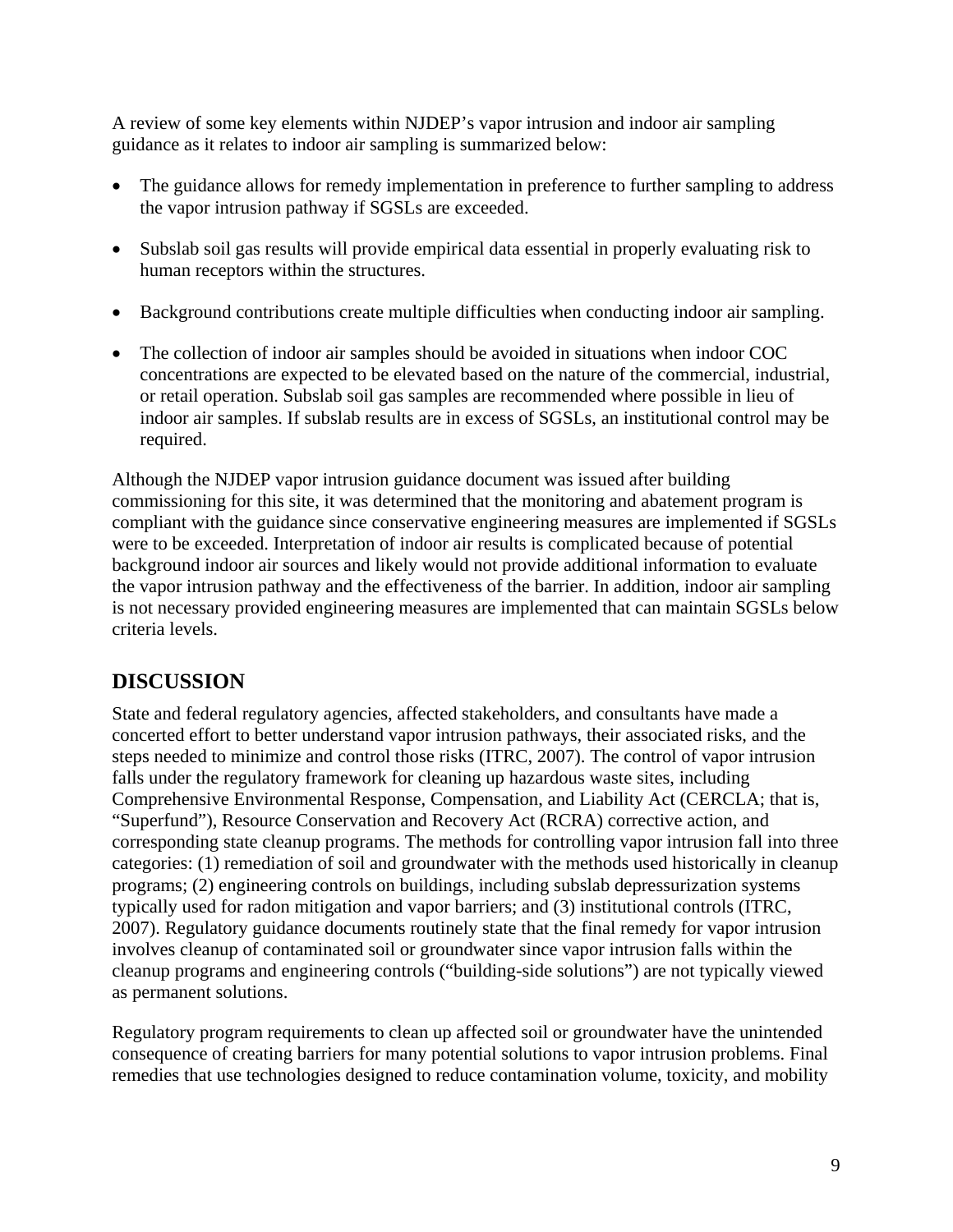often have the unintended consequence of creating a reluctance to apply remedies that rely on institutional or engineering controls to eliminate the exposure pathway.

The objectives of the vapor barrier mitigation system described in this paper, which included a venting layer beneath and a monitoring layer above the barrier, were to:

- Accelerate redevelopment at a site with potential vapor intrusion concerns
- Verify the effectiveness of the barrier without collecting indoor air samples
- Provide a contingency/abatement plan that would address exceedances of action levels potentially detected in the subslab monitoring layer

The extent of VOC impacts at this site posed significant challenges for site redevelopment. An assessment of the remedial measures indicated it would be years before VOCs were reduced to levels that would allow future site development without engineering controls to prevent vapor intrusion. The vapor barrier, coupled with separate venting and monitoring layers greatly accelerated site redevelopment and reuse.

Select VOCs were detected above their action levels during the initial sampling of the subslab monitoring layer (i.e. total xylene at 3500 ppbv; criteria at 1800 ppbv) which could have resulted from operation of equipment (i.e. generators or construction vehicles) during construction or other construction related causes. As a result, the monitoring layer was purged, the venting layer was converted from a passive to an active system and the AS component of the ongoing remedial system was temporarily turned off. Subslab vapor concentrations following these abatement procedures rapidly declined with time, which verified the effectiveness of the vapor mitigation system and the contingency and abatement plan without the need to collect indoor air samples. The sampling frequency has been decreased to semiannually and will continue by implementing the active remediation efforts (that is, operating the AS/SVE system).

## **SUMMARY**

The vapor barrier, venting, monitoring, and contingency plan described in this paper provide an example of how the remediation community, regulators, and developers can work together to accelerate property reuse. From a technology perspective, there is a need to shift the regulatory paradigm away from soil and groundwater remediation being viewed as the only final measure for controlling vapor intrusion to one that also recognizes engineering controls on buildings as a permanent solution.

The architecture, engineering, and construction community has been dealing with similar issues for years when constructing buildings that are subject to moisture vapor intrusion with subsequent mold growth. Integrated (that is, green) building design techniques above and beyond vapor barriers that are used to prevent moisture vapor intrusion also should be considered for mitigating soil gas vapor intrusion over the life of the building. Examples of green buildingintegrated design solutions to minimize soil gas vapor intrusion include (1) ventilation and climate controls that maintain positive building pressure relative to the subslab; (2) automated building controls that control pressurization; (3) air and vapor barriers, which are the combination of interconnected materials, flexible sealed joints, and other components of the building envelope that help control building pressurization and air infiltration; and (4) building